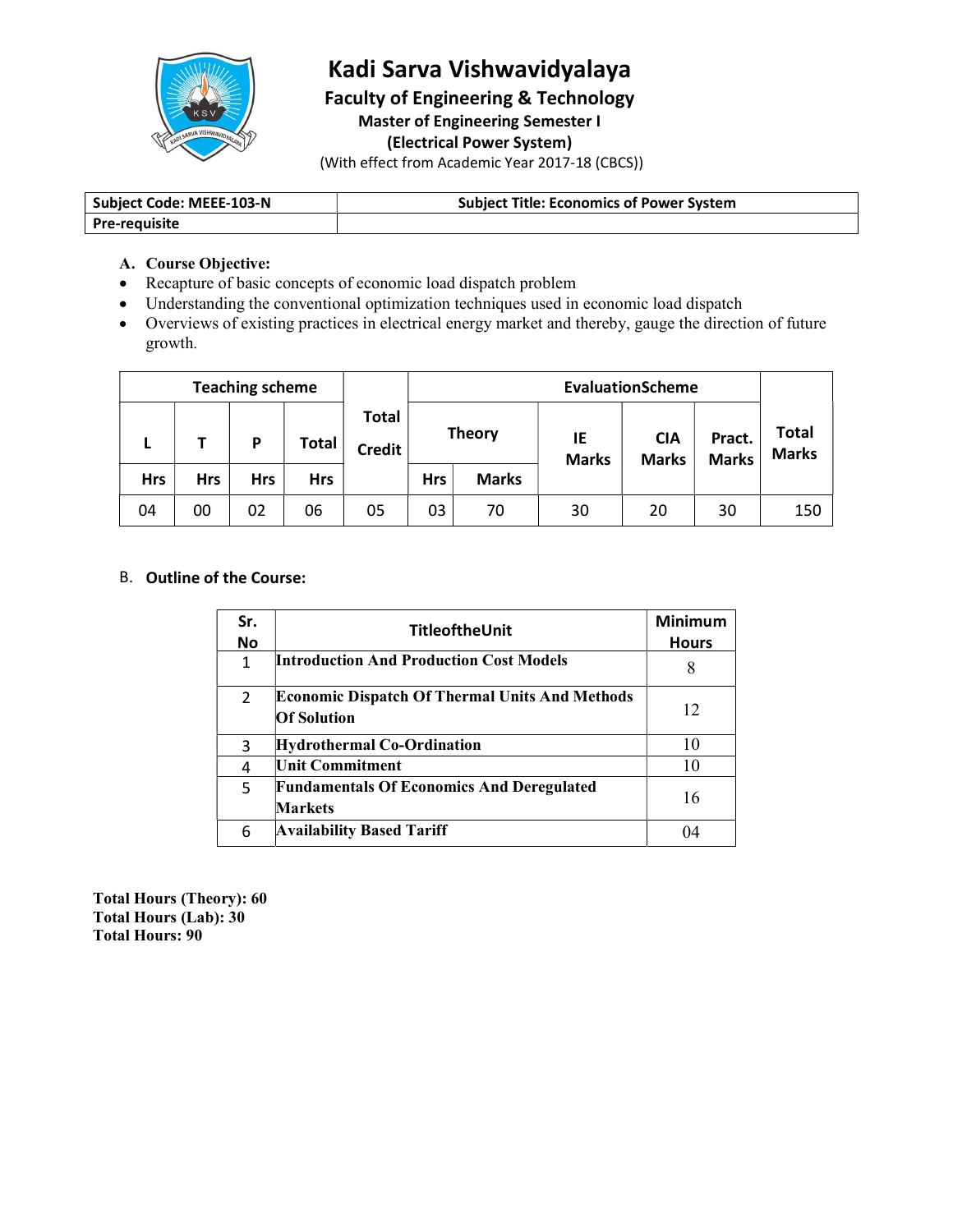

# Kadi Sarva Vishwavidyalaya

Faculty of Engineering & Technology

Master of Engineering Semester I

(Electrical Power System)

(With effect from Academic Year 2017-18 (CBCS))

#### Detailed Syllabus

| Sr.            | <b>Topic</b>                                                                                                                                                                                                                                                                                                                                                                                                                                                                                                                                                                                                                                                                                                                                                                                                                                                                                              | Lecture      | Weight    |  |
|----------------|-----------------------------------------------------------------------------------------------------------------------------------------------------------------------------------------------------------------------------------------------------------------------------------------------------------------------------------------------------------------------------------------------------------------------------------------------------------------------------------------------------------------------------------------------------------------------------------------------------------------------------------------------------------------------------------------------------------------------------------------------------------------------------------------------------------------------------------------------------------------------------------------------------------|--------------|-----------|--|
| N              |                                                                                                                                                                                                                                                                                                                                                                                                                                                                                                                                                                                                                                                                                                                                                                                                                                                                                                           | <b>Hours</b> | $age(\%)$ |  |
| $\mathbf{1}$   | <b>Introduction And Production Cost Models</b><br>Introduction; Economic importance; Uses and types of production cost programs: Production<br>costing using load duration curves, outages considered; Probabilistic production cost<br>programs: Probabilistic production cost computations, simulating economic scheduling with<br>the unserved load method, Expected cost method, Discussion on practical problems; Sample<br>computation and exercise: Excluding forced outages, including forced outages.                                                                                                                                                                                                                                                                                                                                                                                            | 08           | 10%       |  |
| $\overline{2}$ | <b>Economic Dispatch Of Thermal Units And Methods Of Solution</b><br>Economic dispatch problem; Thermal system dispatching with network losses considered;<br>Lambda iteration method; Gradient methods of economic dispatch: Gradient search,<br>economic dispatch by gradient search; Newton's method; Economic dispatch with piecewise<br>linear cost functions; Economic dispatch using dynamic programming; Base point and<br>participation factors.                                                                                                                                                                                                                                                                                                                                                                                                                                                 | 12           | 20%       |  |
| 3              | <b>Hydrothermal Co-Ordination</b><br>Introduction: Long range hydro-scheduling, short range hydro-scheduling; Hydroelectric<br>Plaint Models; Scheduling Problems: Types of scheduling problems, Scheduling energy;<br>Short term hydrothermal scheduling problems: Gradient approach; Dynamic programming<br>solution to the hydrothermal scheduling problem: Extension to other cases, dynamic<br>programming solution to multiple hydro plant problem; Hydro-scheduling using linear<br>programming.                                                                                                                                                                                                                                                                                                                                                                                                   | 10           | 15%       |  |
| 4              | <b>Unit Commitment</b><br>Introduction: Constraints in unit commitment, spinning reserve, thermal unit constraints,<br>other constraints; Unit commitment solution methods: Priority list methods, dynamic<br>programming solution, Lagrane relaxation solution; Economic dispatch v/s Unit<br>Commitment.                                                                                                                                                                                                                                                                                                                                                                                                                                                                                                                                                                                                | 10           | 15%       |  |
| 5              | <b>Fundamentals Of Economics And Deregulated Markets</b><br>Introduction; Fundamentals of markets: Modeling the consumers and producers, market<br>equilibrium and Pareto efficiency; Concepts from the theory of the firm: Long run and short<br>run; Types of markets: Spot market, Forward contracts and forward markets, Future contracts<br>and future markets; Markets with imperfect competition: Market power, models of imperfect<br>markets, monopoly; Deregulation of electric utilities; Need for a managed spot market; Types<br>of electricity markets: Bilateral markets and pool markets; Open electrical energy markets:<br>Comparison of pool and bilateral trading; Managed spot market: Obtaining balancing<br>resources, Gate closures, operation of the managed spot market; Independent system operator<br>(ISO): Types of ISO, Role of ISO; Power system operation – Old v/s New. | 16           | 25%       |  |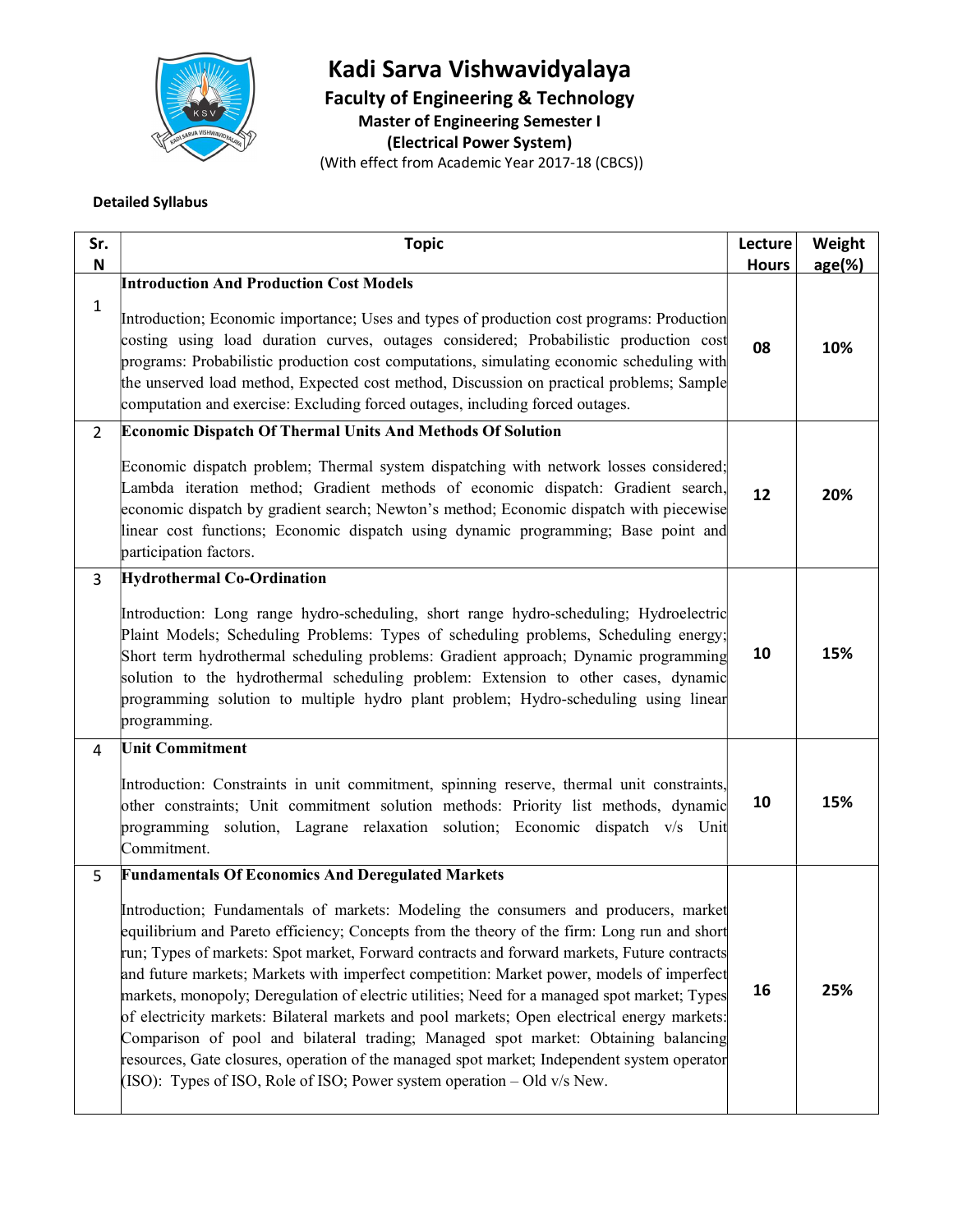

Kadi Sarva Vishwavidyalaya Faculty of Engineering & Technology Master of Engineering Semester I (Electrical Power System) (With effect from Academic Year 2017-18 (CBCS))

| <b>Availability Based Tariff:</b><br>Introduction to Availability based tariff, daily scheduling process, deviation from schedule,<br>trading opportunity, UI rate vs system marginal cost, ABT operation guidelines for SLDC,<br>Optimum utilization of intra-state resources, Open Access, Wheeling and energy banking | 04 | 15% |
|--------------------------------------------------------------------------------------------------------------------------------------------------------------------------------------------------------------------------------------------------------------------------------------------------------------------------|----|-----|
| Total                                                                                                                                                                                                                                                                                                                    | 60 | 100 |

#### C. Instructional Method and Pedagogy:

- At the start of course, the course delivery pattern , prerequisite of the subject will be discussed
- Lecture may be conducted with the aid of multi-media projector, black board, OHP etc.
- Two internal exams may be conducted and average of the same may be converted to equivalent of 15 marks as a part of internal theory evaluation.
- Assignment based on course content will be given to the student for each unit/topic and will be evaluated at regular interval. It may carry an importance of five marks in the overall internal evaluation.

#### D. Learning Outcome

The student can identify different areas of energy management and economic supply of energy.

#### E. Text Books & Reference Books:

- Allen J. Wood & Bruce F. Wollenberg "Power Generation Operation And Control" A Wiley- Interscience Publication.
- Daniel Kirschen&GoranStrbac "Fundamentals of Power System Economics" John Wiley Publication.
- Jizhong Zhu, "Optimization of Power System Operation", John Wiley & sons Publication.
- L. K. Kirchamayer, "Economic Operation of Power Systems", John Wiley & sons Publication.
- Kankar Bhattacharya, Math H.J. Bollen and Jaap E. Daalder, " Operation of Restructured Power Systems", Kluwer Academic Publishers.
- ABC of ABT- A primer on availability based tariff' by BhanuBhushan, open access on web